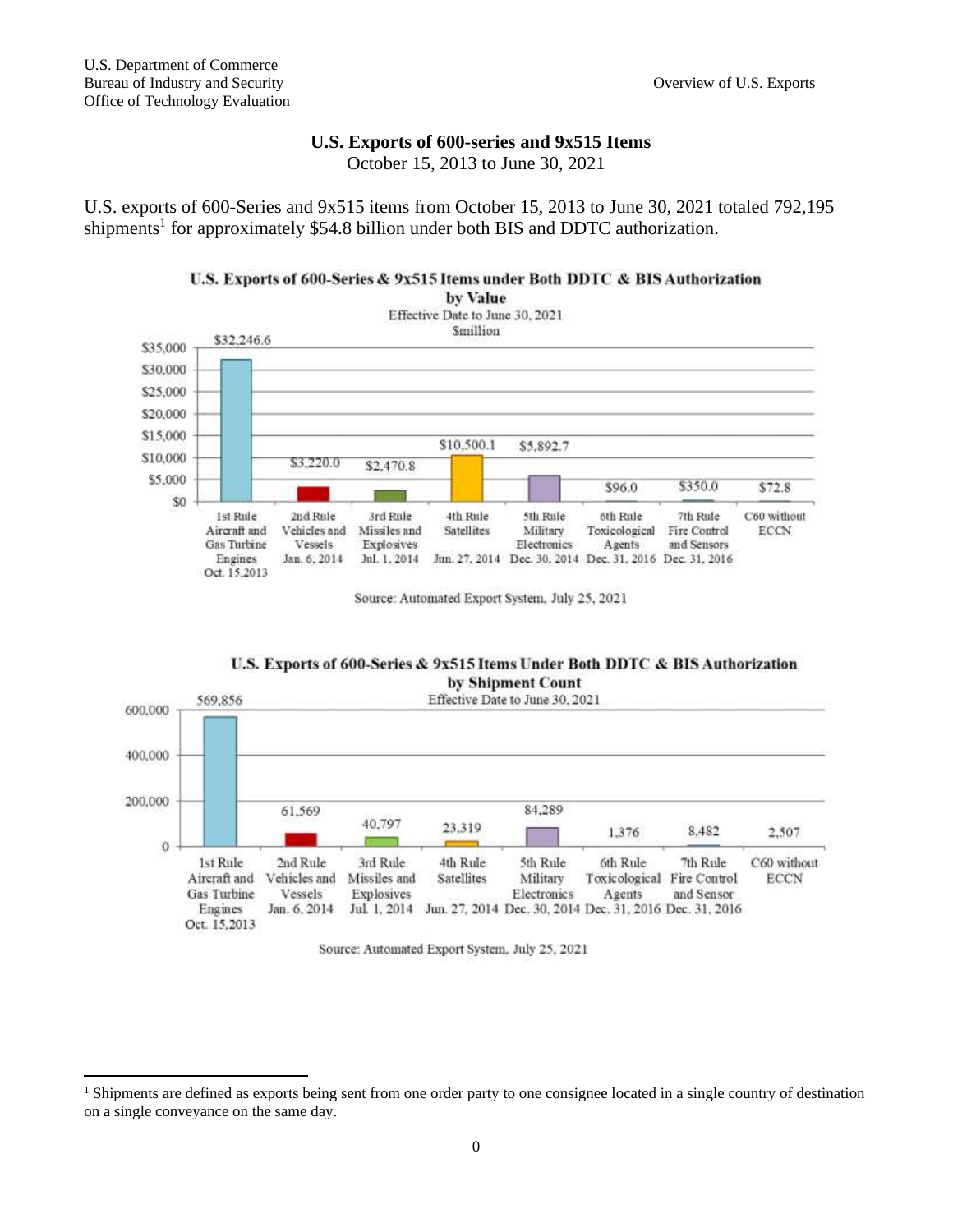Of \$54.8 billion in U.S. exports of 600-Series and 9x515 items from October 15, 2013 to June 30, 2021, \$50.5 billion (92.2% of the total) was shipped under BIS authorization; and \$4.3 billion (7.8%) was shipped under DDTC authorization<sup>2</sup>.



<sup>&</sup>lt;sup>2</sup> Note: The totals above under DDTC jurisdiction are derived from Exporter reporting of USML categories with an .x paragraph when the 600-Series ECCN has also been reported in the AES transaction.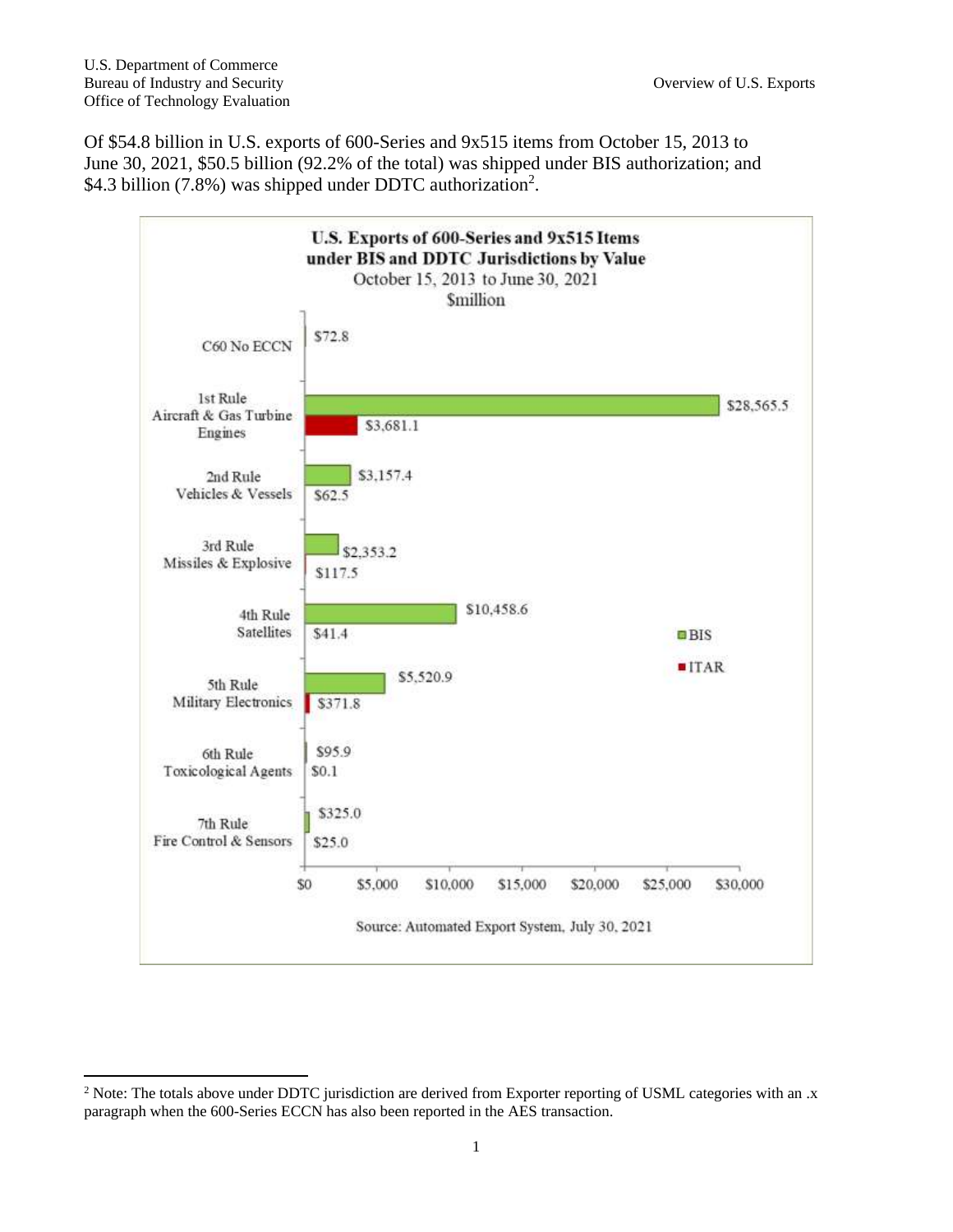Of \$50.5 billion in U.S. exports under BIS jurisdiction from October 15, 2013 to June 30, 2021:

- $\geq$  \$40.1 billion were for 600-series items; and
- $\geq$  \$10.4 billion were for 9x515 items.

Of \$40.1 billion in U.S. exports under BIS jurisdiction for 600-series items, the top 3 destinations were Japan with \$7.0 billion (17.4% of the total value), Canada with \$3.9 billion (9.7%) and the United Kingdom with \$3.7 billion (9.2%).

| Top Fifteen Destinations of U.S. Exports of 600-Series Items by Value |                        |                                                  |                         |                  |
|-----------------------------------------------------------------------|------------------------|--------------------------------------------------|-------------------------|------------------|
| under BIS Jurisdiction                                                |                        |                                                  |                         |                  |
| October 15, 2013 to June 30, 2021                                     |                        |                                                  |                         |                  |
|                                                                       |                        | % of Total                                       | Value                   |                  |
| Country                                                               | <b>Shipment Counts</b> | Shipment Count                                   | <i><b>\$million</b></i> | % of Total Value |
| Japan                                                                 | 60,575                 | 7.9%                                             | \$6,962.9               | 17.4%            |
| Canada                                                                | 64,860                 | 8.4%                                             | \$3,875.5               | 9.7%             |
| United Kingdom                                                        | 87,738                 | 11.4%                                            | \$3,689.5               | 9.2%             |
| South Korea                                                           | 49,919                 | 6.49%                                            | \$3,093.2               | 7.7%             |
| Israel                                                                | 34,246                 | 4.5%                                             | \$2,090.2               | 5.2%             |
| Germany                                                               | 30,639                 | 4.0%                                             | \$1,509.7               | 3.8%             |
| <b>United Arab Emirates</b>                                           | 22,141                 | 2.9%                                             | \$1,478.5               | 3.7%             |
| Italy                                                                 | 21,574                 | 2.8%                                             | \$1,179.9               | 2.9%             |
| Australiz                                                             | 22,386                 | 2.9%                                             | \$1,174.9               | 2.9%             |
| Saudi Arabia                                                          | 11,365                 | 1.5%                                             | \$1,139.4               | 2.8%             |
| Taiwan                                                                | 19,303                 | 2.5%                                             | \$1,123.4               | 2.8%             |
| Singapore                                                             | 30,765                 | 4.0%                                             | \$1,058.3               | 2.6%             |
| Spain                                                                 | 20,019                 | 2.6%                                             | \$775.3                 | 1.9%             |
| Mexico                                                                | 32,533                 | 4.2%                                             | \$729.9                 | 1.8%             |
| Turkey                                                                | 14,619                 | 1.9%                                             | \$667.2                 | 1.7%             |
| <b>Top 15 Total</b>                                                   | 522,682                |                                                  | \$30,547.8              |                  |
| Top 15 Total/                                                         |                        |                                                  |                         |                  |
| <b>Grand Total</b>                                                    |                        | 68.0%                                            |                         | 76.2%            |
| <b>Grand Total</b>                                                    | 768,876                |                                                  | \$40,090.8              |                  |
|                                                                       |                        | Source: Automated Export System, August 13, 2021 |                         |                  |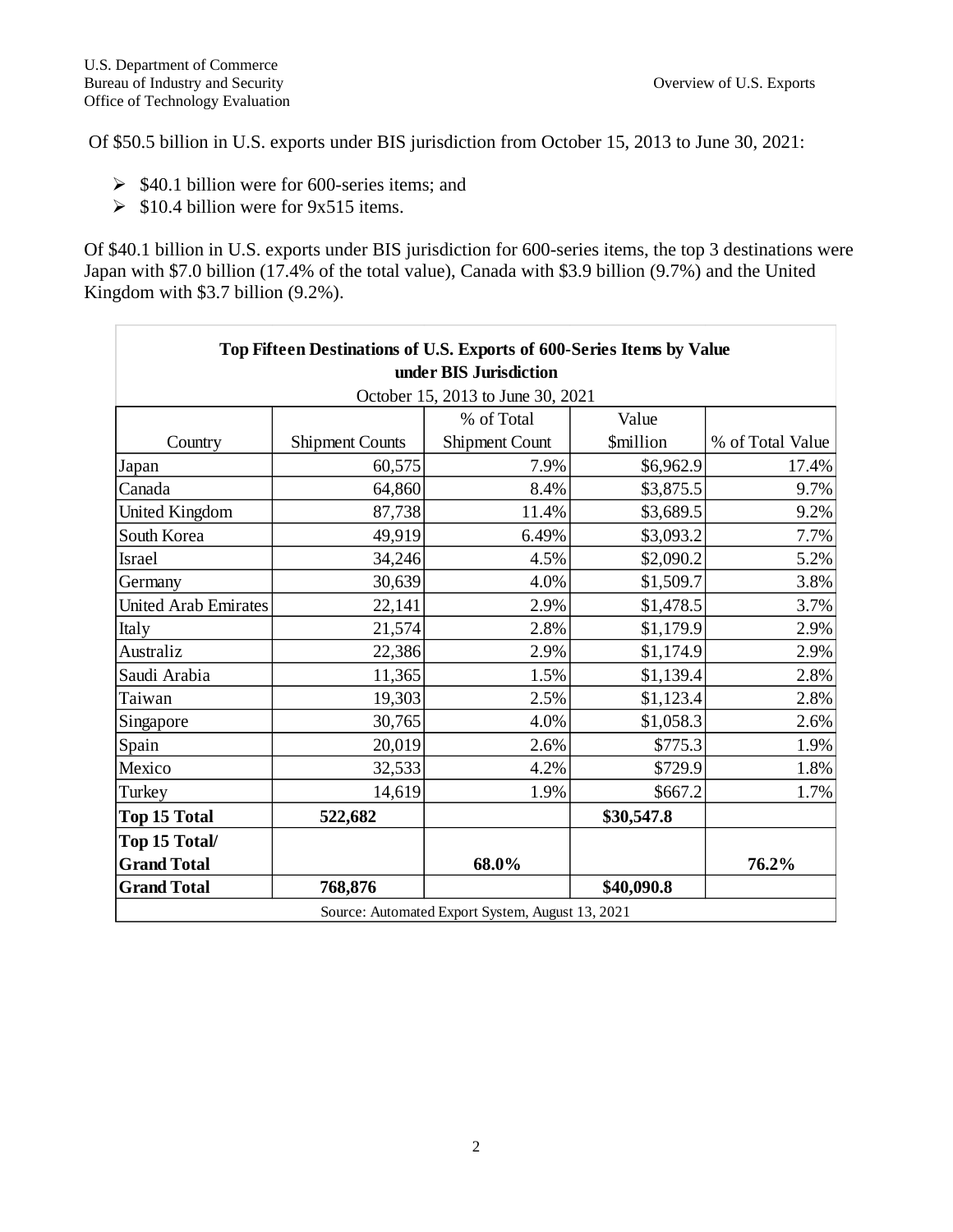| Top Ten ECCNs of U.S. Exports of 600-Series Items by Value |                                                                                                                                                                                                                                                                                                            |  |  |
|------------------------------------------------------------|------------------------------------------------------------------------------------------------------------------------------------------------------------------------------------------------------------------------------------------------------------------------------------------------------------|--|--|
| under BIS Authorization                                    |                                                                                                                                                                                                                                                                                                            |  |  |
| October 15, 2013 to June 30, 2021                          |                                                                                                                                                                                                                                                                                                            |  |  |
| <b>ECCN</b>                                                | <b>Description</b>                                                                                                                                                                                                                                                                                         |  |  |
| 9A610                                                      | Military aircraft and related commodities                                                                                                                                                                                                                                                                  |  |  |
| 9A619                                                      | Military gas turbine engines and related commodities                                                                                                                                                                                                                                                       |  |  |
| 3A611                                                      | Military electronics                                                                                                                                                                                                                                                                                       |  |  |
| 0A606                                                      | Ground vehicles and related commodities                                                                                                                                                                                                                                                                    |  |  |
| 9A604                                                      | Commodities related to launch vehicles, missiles, and rockets                                                                                                                                                                                                                                              |  |  |
| 17A611                                                     | Navigation and avionics equipment and, systems and "parts," "components,"<br>"accessories," and "attachments" "specially designed" therefor, "specially<br>designed" for a military application that are not enumerated in any USML category<br>or another "600 series" ECCN are controlled by ECCN 3A611. |  |  |
| 9B610                                                      | Test, inspection, and production "equipment" and related commodities "specially<br>designed" for the "development" or "production" of commodities enumerated in<br>ECCN 9A610 or USML Category VIII                                                                                                        |  |  |
| 1A613                                                      | Armored and protective "equipment" and related commodities                                                                                                                                                                                                                                                 |  |  |
| 0A614                                                      | Military training "equipment"                                                                                                                                                                                                                                                                              |  |  |
| 8A609                                                      | Surface vessels of war and related commodities                                                                                                                                                                                                                                                             |  |  |
|                                                            | Source: Automated Export System, August 13, 2021                                                                                                                                                                                                                                                           |  |  |